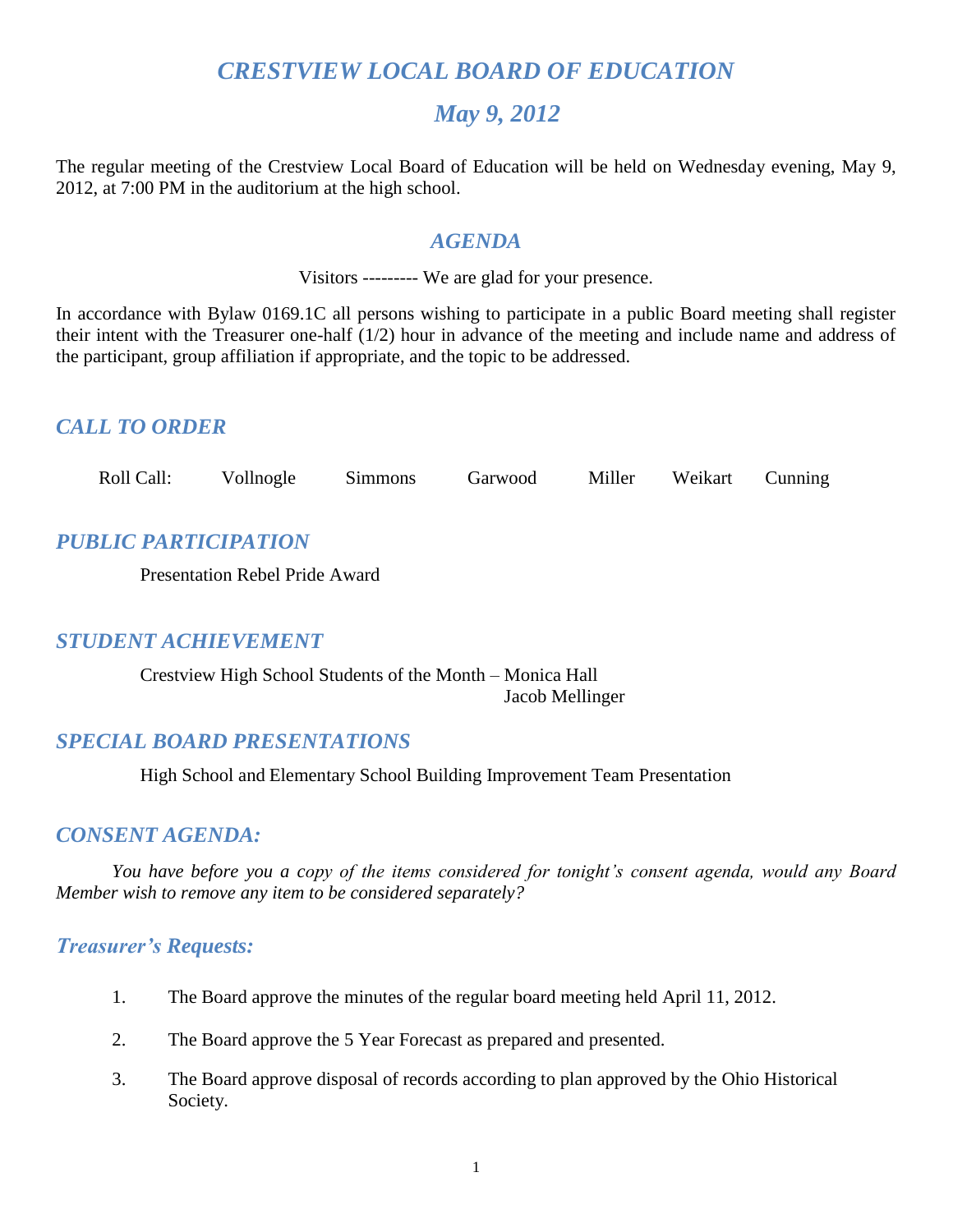## *Superintendent's Requests:*

1. The Board accept the following 2012-13 school year supplemental contract resignations:

Janet Muntean – CHS Freshman Volleyball Coach Cynthia Straney - CMS 8<sup>th</sup> Grade Volleyball Coach

2. The Board grant supplemental contracts to the following certificated personnel for the 2012-2013 as per salary schedule for the assignment designated; all required reports are on file:

> Tobin Bacon – CMS Intervention Summer School Teacher (2012) Tobin Bacon – CMS Head Football Coach Tobin Bacon – CMS Weight Lifting Coach Dawn Moore – CHS Academic Challenge Advisor Cynthia Straney – CHS Freshman Volleyball Coach Ann Hall – CHS Spring Musical Director Jill Colaneri – CHS Varsity/J.V. Winter Sports Cheerleading Advisor Jill Colaneri – CHS Spirit Club Advisor Kathy Bennett – CHS OGT Intervention Summer School Teacher Michelle Pelino – CHS Art Club Advisor Michelle Pelino – CHS Prom Advisor Jill Colaneri – CHS Junior Class Advisor Elwood Woolman – On-Line Learning Coordinator Elwood Woolman – CHS Student Council Advisor Betty McKee – CHS Math Club Advisor Betty McKee – CHS Sophomore Class Advisor Julie Agnew – CHS Leo Club Advisor Julie Agnew – CHS Senior Class Advisor Julie Agnew – CHS Spring Musical Costume Designer/Choreographer

3. The Board grant supplemental contracts to the following nonteaching personnel for the 2012-13 school year as per salary schedule for the assignment designated pursuant to O.R.C. 3313.53; all required reports are on file:

> Janet Muntean – CHS J.V. Volleyball Coach Miranda Barnett - CMS 8<sup>th</sup> Grade Volleyball Coach Aricka Gates – CMS 7<sup>th</sup>/8<sup>th</sup> Fall Sports Cheerleader Advisor Daryl Miller – CHS Computer Club Advisor Moriah Placer – CHS Battery Percussion Instructor (camp only) Evan Gottschalk – CHS Pit Percussion Instructor (camp only

- 4. The Board approve a resolution authorizing membership in the Ohio High School Athletic Association for Crestview High School and Crestview Middle School. It is agreed that these schools will conduct their athletics in accordance with the Constitution, Bylaws, Regulations, and Interpretations and decisions of the Ohio High School Athletic Association. Resolution shall remain in effect for the 2012-13 school year.
- 5. The Board approve the substitute employees salary schedule effective for the 2011-12 school for Technology Assistant at \$8.00 per hour.
- 6. The Board approve the following nonteaching personnel on a one (1) year limited contract basis for the remainder of the 2011-12 school year according to the salary schedule as recommended by John A. Dilling, Superintendent, pending receipt of all required reports:

Jeremy Gardner – Technology Assistant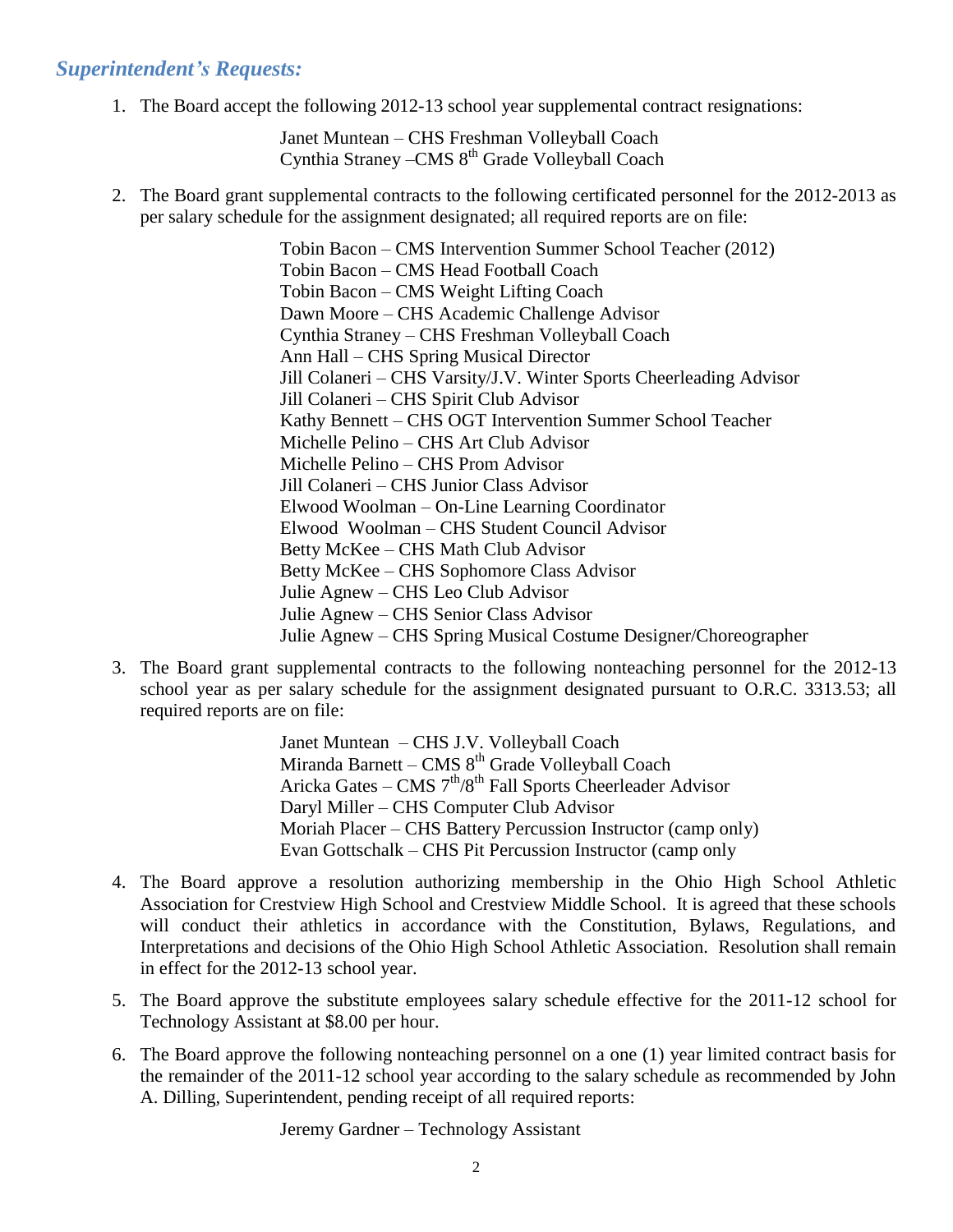7. The Board approve the following nonteaching personnel on a one (1) year limited contract basis for the remainder of the 2012-13 school year according to the salary schedule as recommended by John A. Dilling, Superintendent, pending receipt of all required reports:

Jeremy Gardner – Technology Assistant

8. The Board approve the following non-teaching personnel be placed on the approved substitute list for the 2011-12 school year, substitute basis only, according to wage rate for the assignment designated; all required reports are on file:

> Kevin Kloss – Bus Driver Darren Ray – Technology Assistant Christopher Stewart – Technology Assistant

9. The Board approve the following non-teaching personnel be placed on the approved substitute list for the 2012-13 school year, substitute basis only, according to wage rate for the assignment designated; all required reports are on file:

#### *Bus Drivers*

Tab Bailey …. George Cox …. Lori Davis … Kevin Kloss

#### *Cafeteria Cooks, Cashiers, Servers and Dishwashers*

Debra Hephner … Nancy MacKenzie …. Vickie Brubaker …. Shannon Fairbanks … Katie Ricketts …. Tracy Simmons …. Lori Davis Kelly Cusick … Amber Coleman …. Carla Channell

#### *Custodians*

Guy Gabriel …. Stephen Borelli …. Elizabeth Meyer… Jamiel Radman Mark Peddicord .... Spencer Biser …. Sherry Grundy .... Travis Rambo Cody Rozeski … Matthew Bable … Michael Best …Fred Conser Jeffrey Cope … Andrew Gates …. Richard Wilcox

#### *Secretaries*

Tricia Wilson ….. Wendy Good …. Judy Dew ….. Cathy Stratton Deanna Derringer … Debra Hephner … Carolyn Nezbeth Carla Channell … Tracy Simmons …. Kimberly Rendziniak …. Lori Davis

#### *Technology Assistant*

Darren Ray …. Christopher Stewart

10. The Board approve following certificated personnel be placed on the approved substitute list for the 2012-13 school year, be granted a limited teaching contract, substitute basis only, according to salary schedule; all required reports are on file:

#### *High School, Middle School & Elementary School*

Julie Angelo – Elementary 1-8 Paul Kish – Music P-12 Jennifer Bowyer – Social Studies 7-12 Deborah Landers – Elementary 1-8 Kathryn Chadwick- Music P-12 Joseph McKim – Music K-12

Jennifer Burbick-Rothwell – Vocational Ryan McCullough - Social Studies 7-12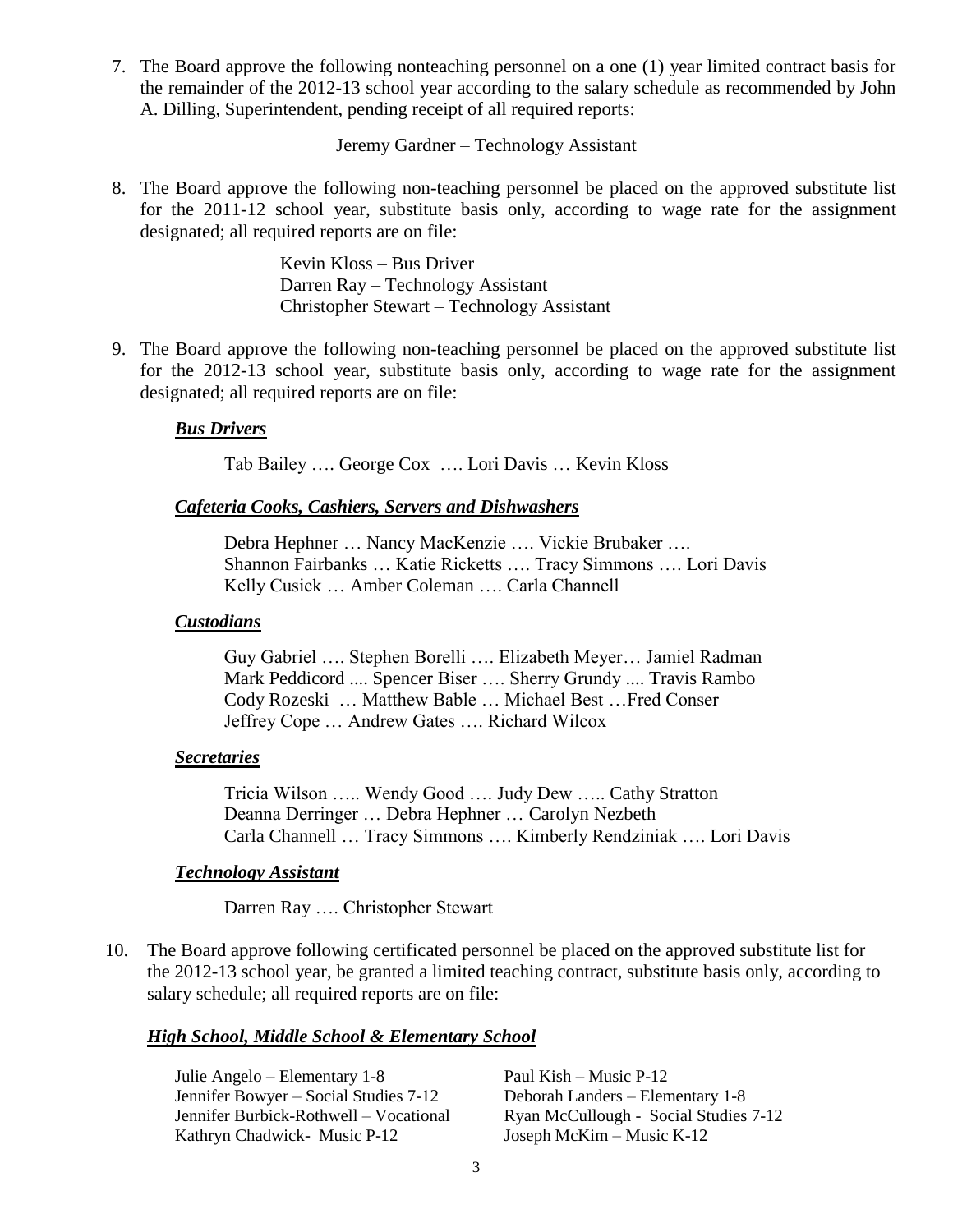Rodney Chapman – General Education Sheryl Miller – Elementary 1-8 Kelly Cope - Int. Mathematics 7-12 Carolyn Nezbeth – General Education Pamela Couchenour – Business 7-12 Jeffrey Schoch – General Education Jean Cusick – School Counselor Tricia Scott – Physical Education P-12 Vicki Dailey – Intg. Mathematics 7-12 Richard Stelts – Lang. Arts/SS 7-12 Michelle Fitzgerald – Registered Nurse Suzanne Stoddart – General Education Linda Garwood – Home Ec./Business 7-12 Betty Stoffer – Elementary 1-8 Brenda Goss – Business Management Wendy Watkins – General Education Matthew Griffith – MC Math 4-9 Sarah White – Early Childhood P-3 Jamie Hostetter – E. Child/Reading P-3 Tori Whitehead – Middle Chilhood 4-9 Jonathan Kinkead – Social Studies 7-12

Georgia Farmer – Elementary 1-8 Cory Stevens – Intervention Specialist K-12 Virginia Gerner – Elementary 1-8/ LD-BD Pamela Veiock – Elementary/MS Mathematics Bruce Huston – Social Studies 7-12 Ronald Yoakam – History/Geography 7-12

#### *Tutoring/Home Instruction*

| Betty McKee – Mathematics – $7-12$ |
|------------------------------------|
| Katherine Bennett – Multi-Age P-12 |
| Kimberly Gilbert – SBH/SLD/DH K-12 |
| Danielle Orville – Elementary P-3  |
|                                    |

- 11. The Board approve a resolution to submit and if awarded, accept a Middle School Adolescent Formative Assessment Grant.
- 12. The Board grant tuition reimbursement contracts to the following certificated personnel as per the 2011-13 CEA Negotiated Agreement, in the amount of \$100.00 per semester hour, for hours satisfactorily completed during the 2011-12 school year:

Joshua Hawkins 3 Semester Hours

13. The Board approve placement of the following certificated personnel on a higher teacher pay scale effective beginning of the 2012-13 school year; official transcripts on file:

Jacklynn Mercer – Bachelors +18

14. The Board approve to support and join the Education Tax Policy Institute for the 2012 year in the amount of \$1,000.00.

# **END of CONSENT AGENDA**

Recommend the Board approve the consent agenda as presented:

Moved by  $\_\_\_\_\$ , second by  $\_\_\_\_$  to approve consent agenda. Vote yes:  $\_\_\_\_\_\_\_\_\_\_\_\_\_$ Vote no: \_\_\_\_\_, \_\_\_\_\_, \_\_\_\_, \_\_\_\_, Absent: \_\_\_\_\_, \_\_\_\_\_. Motion carried \_\_\_\_\_. Failed \_\_\_\_\_.

# *Treasurer's Requests/Recommendations not included in Consent Agenda:*

1. Recommend: The Board approve financial reports and investments as prepared and presented.

Moved by \_\_\_\_\_, second by \_\_\_\_\_. Vote yes:  $\_\_\_\_\_\_\_\_\_\_\_\_\_\_\_$  \_\_\_\_\_, \_\_\_\_\_, \_\_\_\_\_. Vote no:  $\_\_\_\_\_\_\$ \_\_\_\_, \_\_\_\_\_, \_\_\_\_\_\_, Absent: \_\_\_\_\_, \_\_\_\_\_. Motion carried \_\_\_\_\_. Failed \_\_\_\_\_.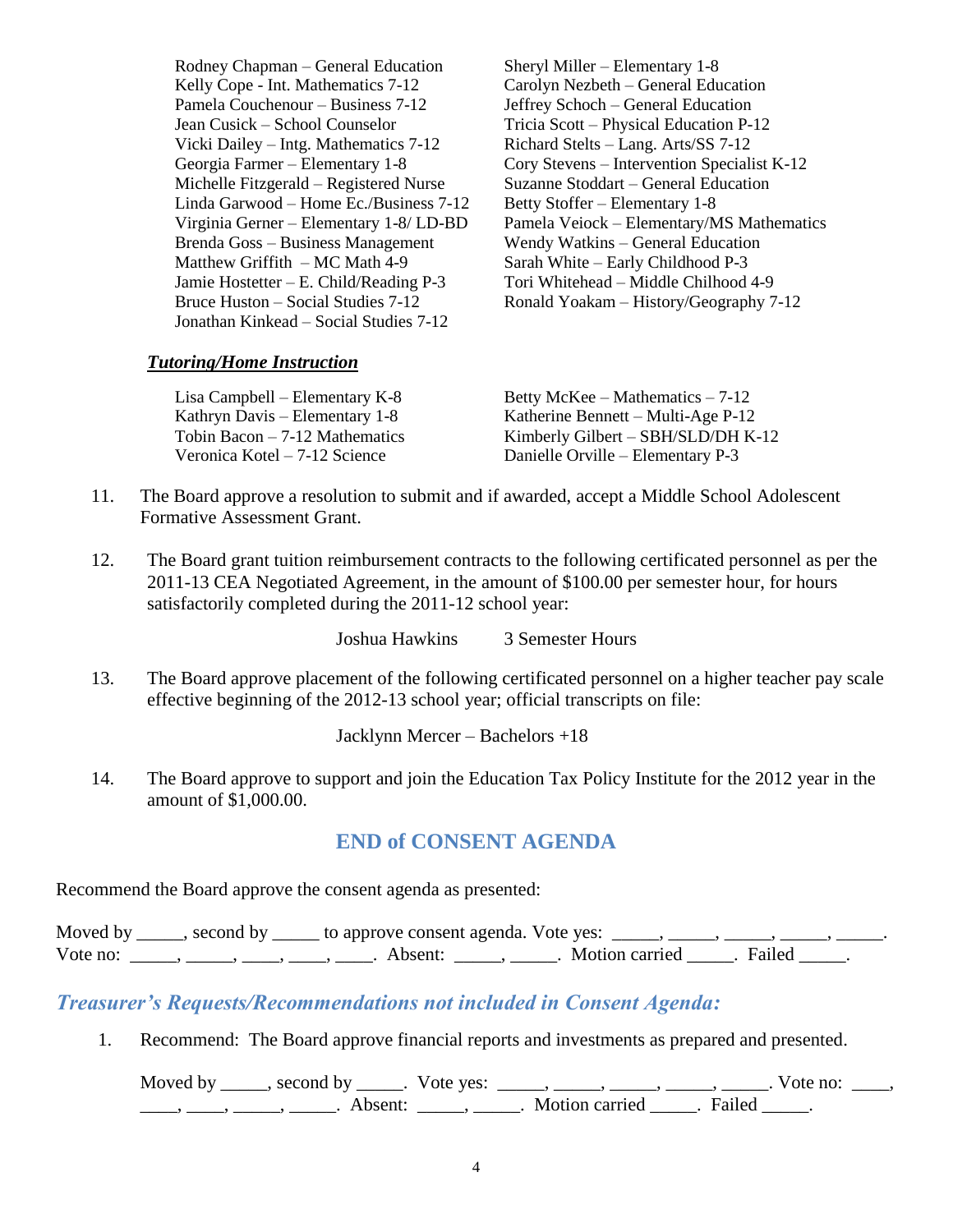2. Recommend: The Board approve to amend the Power4Schools Electric Program to add the Performing Arts Center effective immediately through December 31, 2019, as the program electric supplier for the school district.

| Moved by second by |                     | Vote yes: |                |        | vote no: |  |
|--------------------|---------------------|-----------|----------------|--------|----------|--|
|                    | Absent <sup>.</sup> |           | Motion carried | Failed |          |  |

## 3. Recommend: The Board accept donations from:

- a. Jay & Carrie Radman  $\frac{1}{2}$  300.00 to CHS Amanda Radman Scholarship Fund b. Anonymous  $\qquad \qquad$  \$ 50.00 to CHS Drama Club
- 
- 
- c. Music Boosters \$15,000.00 to Band Fund for purchase of uniforms

| Moved by second by T | . Vote yes: |                  |        | Vote no: |  |
|----------------------|-------------|------------------|--------|----------|--|
| Absent:              |             | . Motion carried | Failed |          |  |

# *Race To The Top:* Mr. Miller

# *Board Reports:*

1. Career Center Report Mr. Simmons 2. Student Achievement Liaison Report Dr. Miller 3. Legislative Report Mr. Garwood 4. Student Board Member Report Adam Cunning

# *Board Committee Reports:*

| 1. Buildings & Grounds | Mr. Garwood   |
|------------------------|---------------|
| 2. Athletic Council    | Mr. Simmons   |
| 3. Personnel           | Mr. Vollnogle |
| 4. Finance Audit       | Mr. Simmons   |
| 5. Policy              | Mr. Simmons   |
| 6. Communications      | Mr. Weikart   |
| 7. Insurance           | Mr. Vollnogle |

# *Administrative Reports:*

|    | <b>Elementary School</b> | Mrs. Dangerfield |
|----|--------------------------|------------------|
| 2. | Middle School            | Mr. MacKay       |
| 3. | <b>High School</b>       | Mrs. Dickson     |
| 4. | <b>Special Education</b> | Mr. Hill         |
| 5. | Athletic                 | Mr. Baltputnis   |
| 6. | Lunchroom                | Mrs. Peddicord   |
| 7. | Technology               | Mr. Miller       |
| 8. | Transportation           | Mr. Floor        |
| 9. | Maintenance              | Mr. Radman       |
|    |                          |                  |

**Superintendent's Report:** Mr. Dilling

# *Superintendent's Requests/Recommendations not included in Consent Agenda:*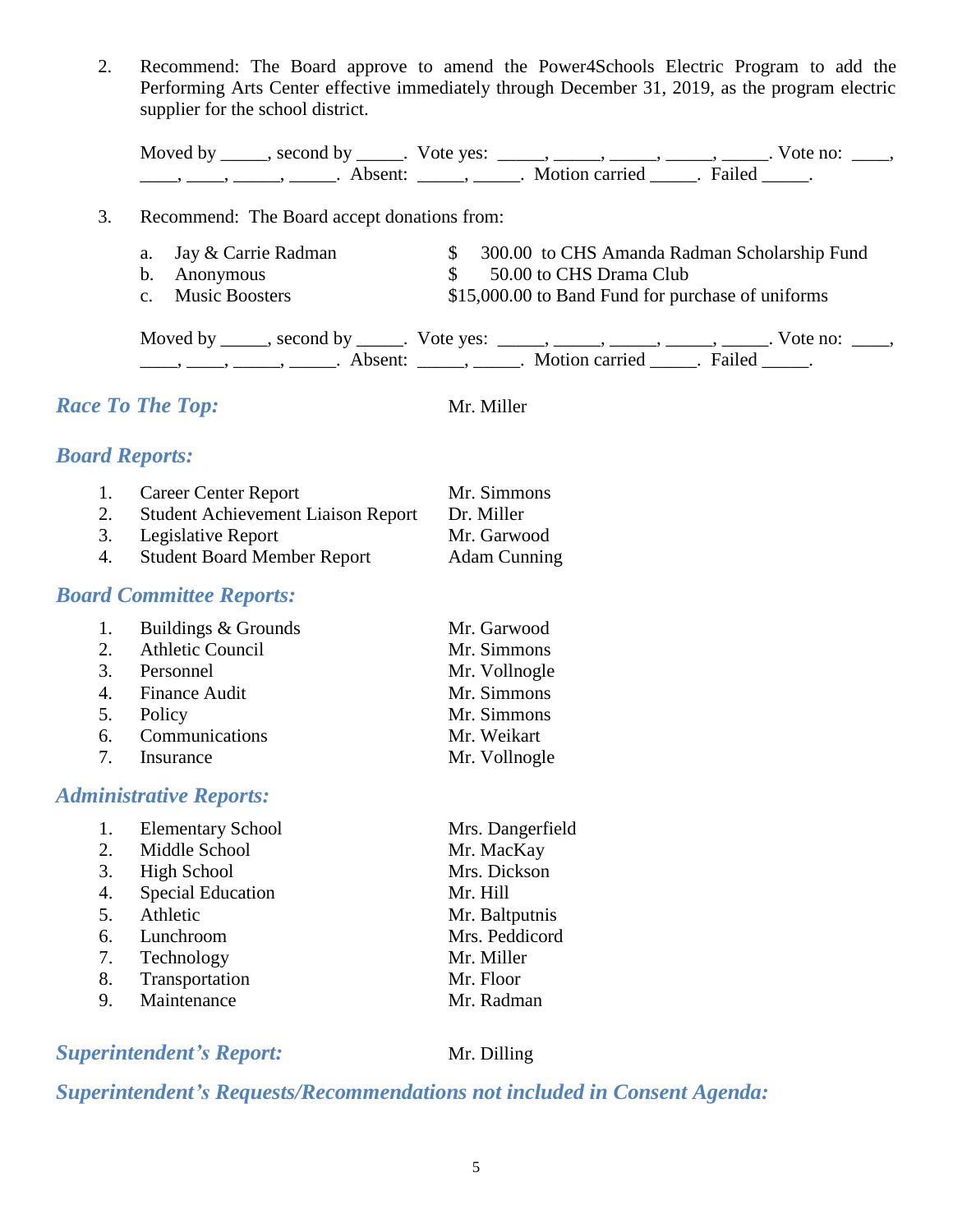1. Request: The Board approve a resolution of support to request the State Department of Education to grant an operational waiver of ORC 3306.01 (A) (2) and 3313.48 Minimum School Year Standards. This waiver will permit the Crestview Local School District to plan three additional professional development days for the 2012-13 school year. The dates requested for professional development are as follows:

| October 12, 2012 | November 9, $2012$                                                                 | April 2, 2013 |            |
|------------------|------------------------------------------------------------------------------------|---------------|------------|
|                  | Moved by ______, second by ______. Vote yes: ______, ______, ______, ______, _____ |               | Vote no: . |
|                  | Motion carried Failed.                                                             |               |            |

2. Recommend: The Board adopt the following resolution regarding the retirement resignation of Martha Helle, Elementary School teacher, effective May 31, 2012:

*Whereas,* the Board of Education has received notice of the intended retirement of Martha Helle, Elementary School Teacher, effective May 31, 2012;

*Whereas*, in her notice of retirement, Martha Helle expressed an interest in returning to the District in the same position, Elementary School Teacher, that she currently holds;

*Now, Therefore, Be It Resolved,* that the Board accepts the retirement resignation of Martha Helle effective May 31, 2012; and

 *Be It Further Resolved,* that the Board directs the Treasurer, in accordance with Ohio Revised Code Section 3307.353 to issue a Public Notice stating that Martha Helle, currently employed in the District as Elementary School Teacher, will be retired and is seeking employment with the District in such position following retirement, and as such the Board, in accordance with Ohio Law, will hold a public meeting on the issue of Martha Helle being employed in the District at 7:00 p.m. on July 16, 2012, in the Music Suite at 44100 Crestview Road, Columbiana, Ohio 44408. Said Public Notice should appear at least once in the "Legal Notices" section of a newspaper of general circulation in the District and be included in any general notice of the Board Meeting at which the hearing is going to be held.

Moved by \_\_\_\_\_, second by \_\_\_\_\_. Vote yes:  $\_\_\_\_\_\_\_\_\_\_\_\_\_\_\_\_\_\_$  \_\_\_\_, \_\_\_\_, \_\_\_\_. Vote no:  $\_\_\_\_\_\$ \_\_\_\_, \_\_\_\_\_, \_\_\_\_\_\_, Absent: \_\_\_\_\_, \_\_\_\_\_. Motion carried \_\_\_\_\_. Failed \_\_\_\_\_.

3. Recommend: The Board adopt the following resolution proclaiming the week of May 7-12, 2012, as Teacher Appreciation Week:

*Whereas*, teachers mold future citizens through guidance and education; and

*Whereas*, teachers encounter students of widely differing backgrounds; and

*Whereas,* our country's future depends upon providing quality education to all students; and

*Whereas,* teachers spend countless hours preparing lessons, evaluating progress, counseling and coaching students and performing community service; and

*Whereas*, our community recognizes and supports its teachers in educating the children of this community.

*Now, Therefore, Be It Resolved***,** that the Crestview Local Board of Education proclaims May 7-11, 2012, to be TEACHER APPRECIATION WEEK; and

*Be it Further Resolved***,** that the Crestview Local Board of Education strongly encourages all members of our community to join with it in personally expressing appreciation to our teachers for their dedication and devotion to their work.

| Moved by ______, second by ______. Vote yes: |                         | Vote no: |  |
|----------------------------------------------|-------------------------|----------|--|
| Absent <sup>.</sup>                          | Motion carried . Failed |          |  |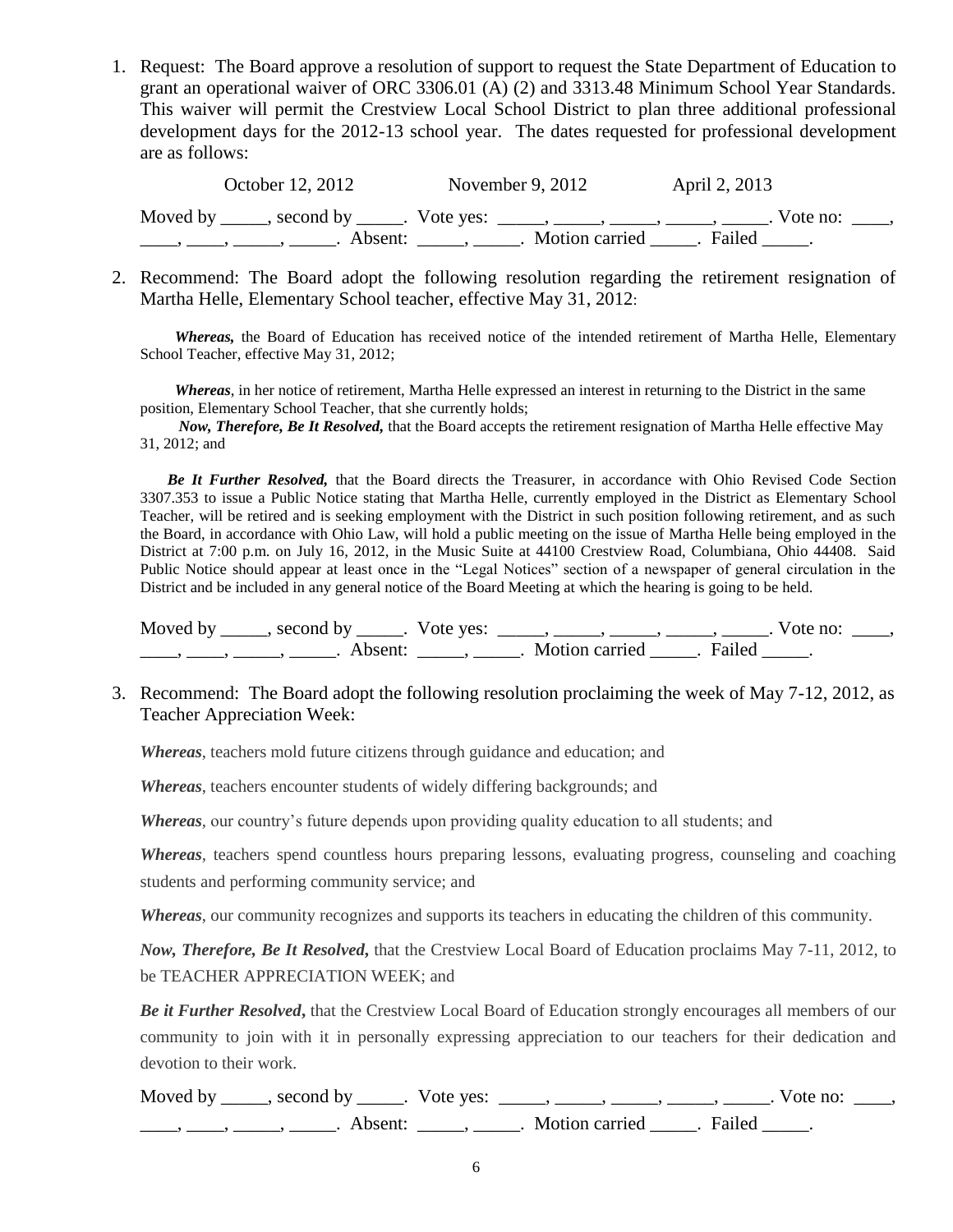4. Recommend: The Board adopt the following resolution proclaiming the week of May 7-12, 2012, as School Nutrition Employee Week:

*Whereas*, nutritious meals at school are an essential part of the school day; and

*Whereas,* the staff of the District's school meals and nutrition department are committed to providing

healthful, nutritious meals to the District's children; and

*Whereas***,** the men and women who prepare and serve school meals help nurture our children through their daily interaction and support; and

*Whereas*, the week of May 7-11, 2012, is School Nutrition Employee Week;

*Now Therefore,* be it resolved that Crestview Local School District expresses its deep appreciation to these valuable employees and commends their good work on behalf of children.

Moved by \_\_\_\_\_, second by \_\_\_\_\_. Vote yes:  $\_\_\_\_\_\_\_\_\_\_\_\_\_\_\_$  \_\_\_\_\_, \_\_\_\_\_, \_\_\_\_\_. Vote no:  $\_\_\_\_\_\_\$ \_\_\_\_\_, \_\_\_\_\_\_, \_\_\_\_\_\_\_. Absent: \_\_\_\_\_\_, \_\_\_\_\_\_. Motion carried \_\_\_\_\_\_. Failed \_\_\_\_\_.

5. Recommend: The Board approve the following change orders for C. Tucker Cope & Associates Phase 3 contract as follows:

| Change order $\# 31$ | \$3,964.46                                                                                |  |
|----------------------|-------------------------------------------------------------------------------------------|--|
| Change order $#32$   | \$3,594.93                                                                                |  |
| Change order $# 33$  | $(2,849.66)$ Credit                                                                       |  |
| Change order #34     | $$ (20,000.00)$ Credit                                                                    |  |
| Change order $#36$   | \$3,454.00                                                                                |  |
|                      | Moved by _____, second by _____. Vote yes: _____, _____, _____, _____, _____,<br>Vote no: |  |
|                      | Motion carried _<br>Absent: $\_\_\_\_\_\_\_\$<br>Failed                                   |  |

6. Recommend: Members of the Class of 2012 be granted their High School Diplomas on May 27, 2012; providing they have satisfactorily completed their courses of study as prescribed by the State of Ohio and the Crestview Local Board of Education as follows:

#### **CRESTVIEW HIGH SCHOOL CLASS OF 2012**

**Charles Collins Alex Conkle**

**Alex D. Cook Caleb Jeffrey Cope Adam James Coppock Rebekah Coy Abby Christine Crane Ryan Creighton Adam Barrett Cunning Sarah Danks Kristopher A. Dean Alexis DeMaria Alexander DeSalvo Joshua Dew Tyler Dickey**

**Megan N. Erdel Megan Renee Foster Haley Adrianna Genova Robyn Goldberg Timothy Good Allan Joseph-Wayne Gorby Dillon Gorby Tanner R. Goss Ty Johnathan Graham Micah Guy Marley Rose Guzman Monica Hall Courtney Jo Hill Harley Elizabeth Hopper Nicholas Hudson**